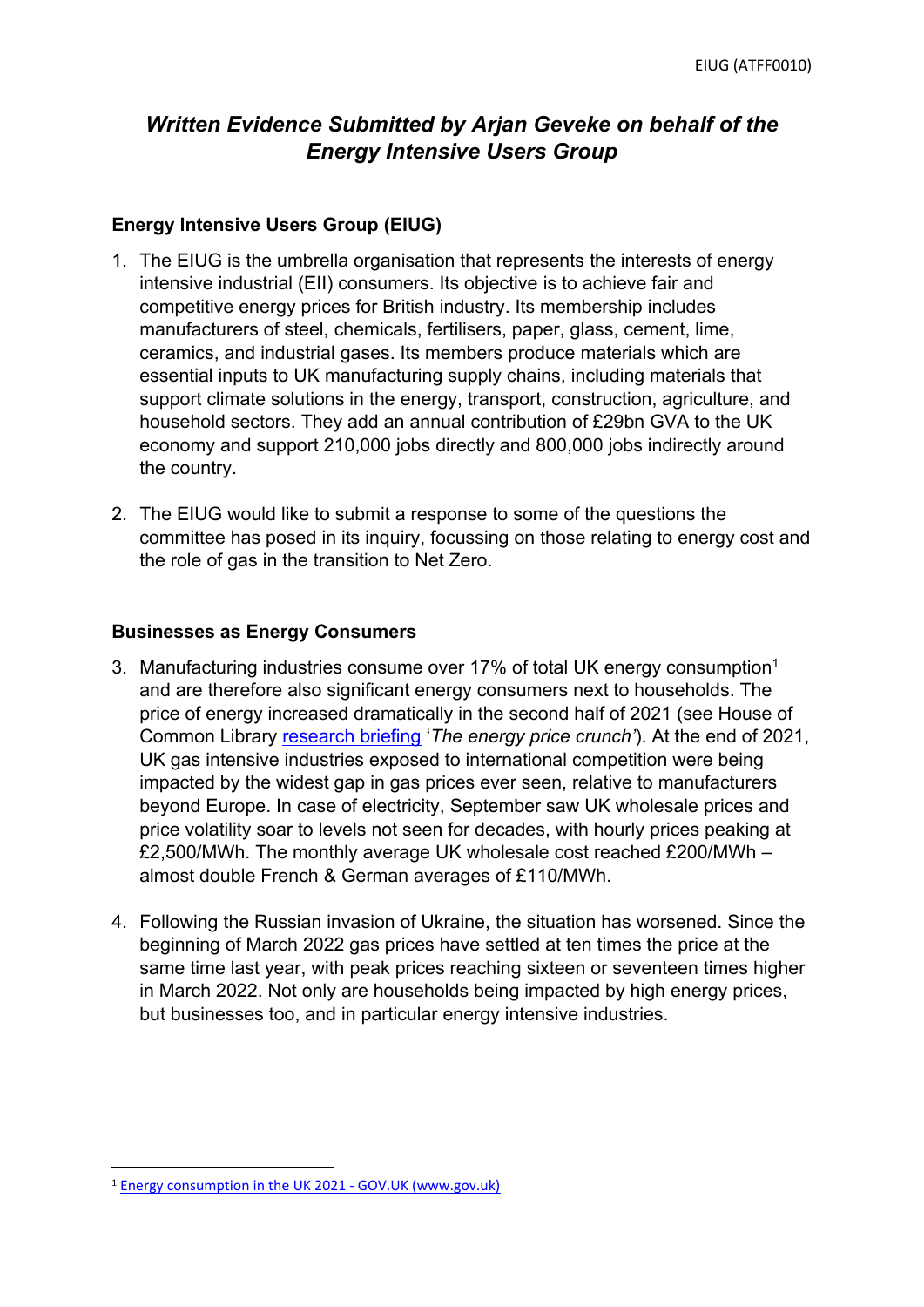## **Replies to the Questions in the Terms of Reference**

*How effective will the Government's Energy Security Strategy be: at reducing reliance on oil and gas at the pace required to limit global heating to 1.5 degrees; securing alternative energy supplies; and protecting households from high fossil fuel prices?*

- 5. The EUIG cautiously welcomed the announcement in the Energy Security Strategy to extend the EII compensation schemes for a further 3 years but emphasises that most energy intensive industries (EIIs) continue to be ineligible. The increase in compensation by capping the indirect emission cost at 1.5% of a company's GVA is especially welcome for those who are eligible. This will enable some UK EIIs to compete on a more even playing field and is a welcome step forward for those that remain covered. However, disappointingly, the schemes do not extend to all EIIs at risk of carbon leakage due to indirect emission cost in industrial electricity prices<sup>2</sup>, nor do they close the industrial electricity price gap between Europe and the UK completely or alleviate the increase in gas costs since the autumn of last year. The EIUG therefore continues to call for measures to address escalated gas prices.
- 6. To support the transition away from fossil fuels (oil, gas and coal, which is still used in industry) requires alternatives to be developed and deployed. While the increase in hydrogen production announced in the strategy is welcome, demand will be very significant and require prioritisation to ensure that processes that cannot be electrified, such as HGVs and some industrial processes, are placed ahead of those that can (e.g. public transport and home heating). This will rely on Government policy, e.g. the decision over hydrogen in the gas grid.

*Should Government policies on onshore energy generation or exploration be revised in light of the energy security situation? Given the current and potential speed of deployment, what low-carbon energy sources are most likely to secure supplies of affordable and sustainable energy rapidly?*

7. The EIUG advocates that Government should support the deployment of the least-cost low-carbon energy sources. This will translate in lower energy prices, as long as such support is financed via energy bills. However, any support needs to take into account intermittency of low-carbon energy sources to avoid network balancing charges increasing energy prices relative to what they could be.

*Which elements of the International Energy Agency's 10-point plans to Reduce Reliance on Russian Natural Gas and Cut Oil Use are relevant to the UK and which could the Government seek to implement as a priority?*

<sup>2</sup> <https://www.ofgem.gov.uk/publications/research-gb-electricity-prices-energy-intensive-industries>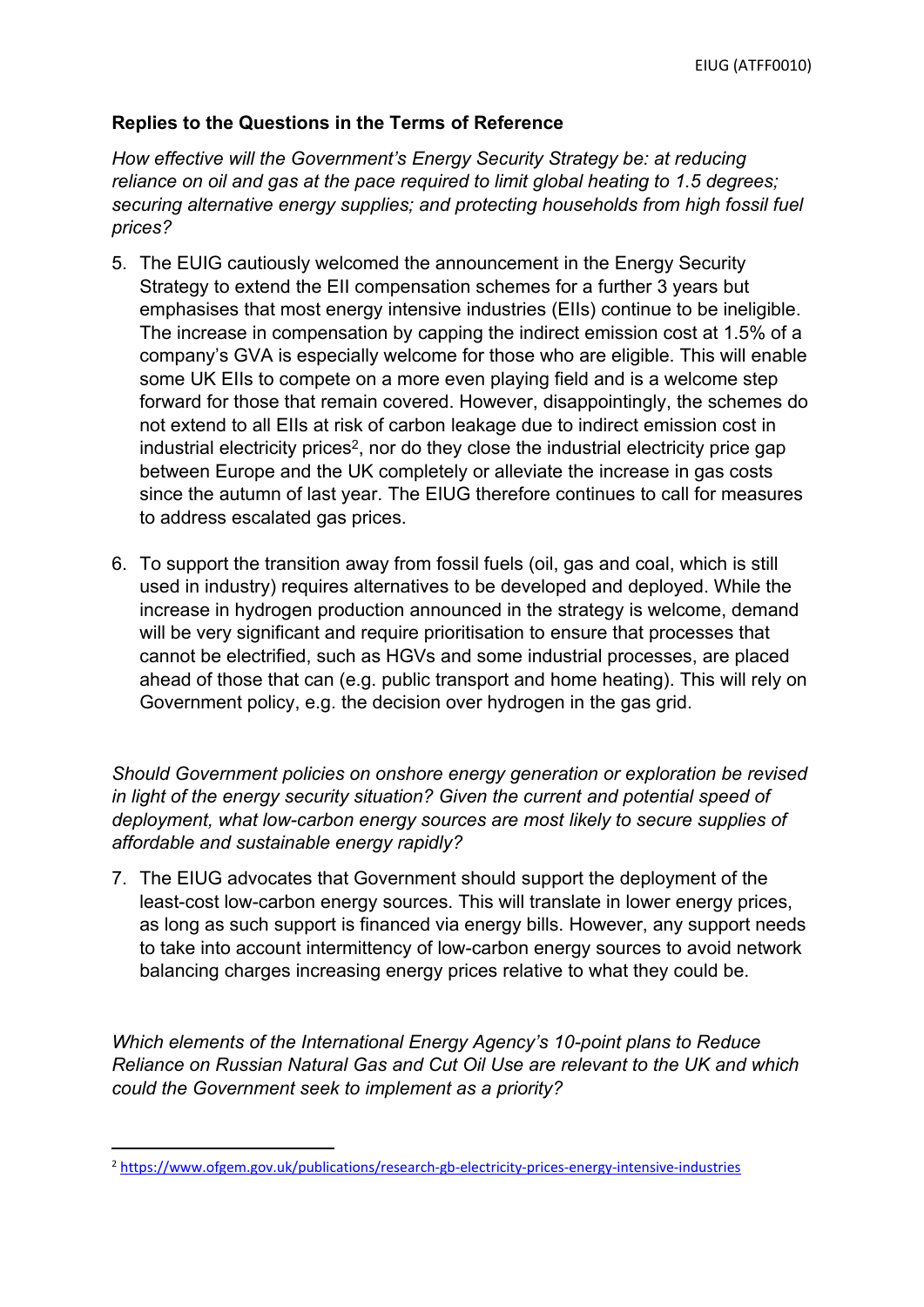- 8. Energy markets are interlinked and therefore any significant measure abroad to reduce reliance on Russian natural gas or oil will have a price impact in the UK.
- 9. The EIUG would like to the draw the committee's attention to the IEA's recommendation to accelerate energy efficiency improvements in buildings and industry. The Government's current financial support programme to improve industrial energy efficiency is the Industrial Energy Transformation Fund ([IETF\)](https://www.gov.uk/government/collections/industrial-energy-transformation-fund) designed to help businesses with high energy use to cut their energy bills and carbon emissions through investing in energy efficiency and low carbon technologies. The government announced £315 million of funding in the 2018 Budget, available up until 2025. As capital assets used by energy intensive industries have long investment cycles, the EIUG would like to see the IETF increased and extended beyond 2025.

*What impact will high prices for oil and gas have on production and the net zero transition? What are the pros and cons of a windfall tax levied on fossil energy producers? How should the revenue from any levy be allocated?*

- 10.High energy prices risk leading to demand destruction of energy intensive industries and scaling back manufacturing productions as products may not be able to compete internationally. More specifically, as HMT's Net Zero Review pointed out, "*there is a risk that some business activity might move jurisdiction because of less stringent climate change mitigation policies elsewhere. This would undermine the environmental objectives of domestic mitigation in the sectors affected*". Climate change rules and policies designed to reduce emissions in a given country can increase the costs of production of its businesses, including indirectly because of the impact on the price of inputs such as energy prices, relative to other countries if those countries are subject to less ambitious climate change policies.
- 11.The potential stop in production of CO2 by CF Fertiliser without Government financial support is an example in case. Furthermore, dependence on fossil fuels for EIIs extends beyond just oil and gas, as some sectors are still reliant on coal as well.
- 12.High energy prices risk budgets allocated towards investing in Net Zero to just covering energy costs in the short term. In the more medium to long term, they risk investment moving to countries with lower energy prices with potential [carbon](https://assets.publishing.service.gov.uk/government/uploads/system/uploads/attachment_data/file/1026725/NZR_-_Final_Report_-_Published_version.pdf) [leakage](https://assets.publishing.service.gov.uk/government/uploads/system/uploads/attachment_data/file/1026725/NZR_-_Final_Report_-_Published_version.pdf) as a result.
- 13.EIUG is concerned regarding the proposals to accelerate the transition away from gas by rebalancing policy costs from electricity onto gas. Many gas-intensive sectors cannot be electrified and there are no viable alternatives to natural gas for them to switch to. Hydrogen and bio-methane are not currently produced in the quantities needed or at a competitive price. Rebalancing of policy costs onto gas prices increases the risk of carbon leakage for gas-intensive industries. A